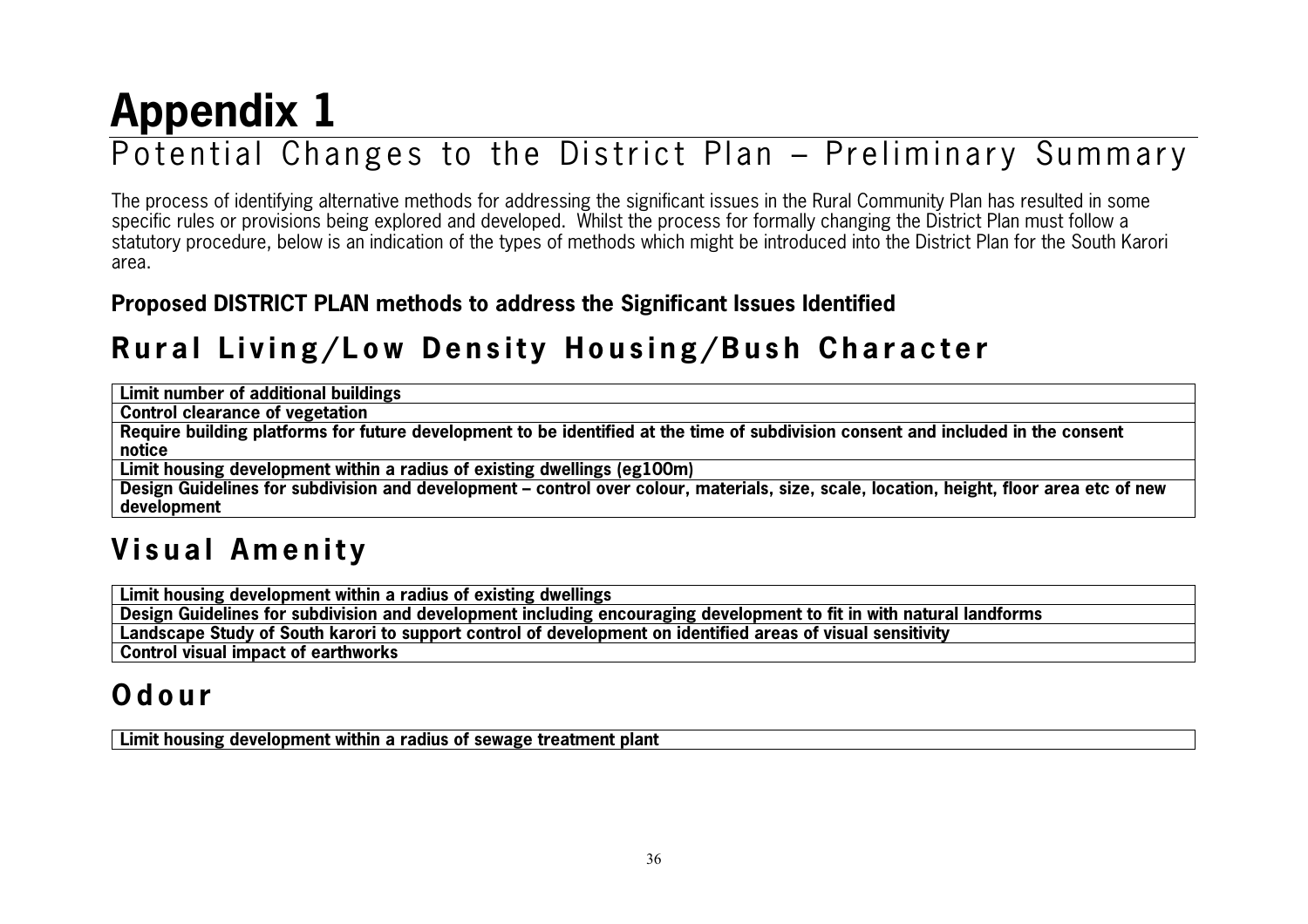### **Views, Ridgelines and Hilltops**

**Design Guidelines for subdivision and development, including location of utilities**

### **S a f e t y**

**Control number of vehicle access points onto road for traffic safety**

**Impose setbacks for development from identified faultline through Long Gully**

**Impose setbacks from transmission lines**

**Restriction on certain activities which may present a greater fire risk**

#### **Stormwater Runoff - Quality and Quantity**

**Limit areas of impermeable surfaces**

**Limit number of buildings and associated hard surfaces (driveways, accessory buildings etc)**

**On site retention of stormwater, mitigation measures**

**Assessment criteria to address stormwater disposal at the time of resource consent**

**Control certain activities (forestry, off-road motor vehicles, cows)**

**Control clearance of vegetation**

**Control activities that have potentially polluting discharges – eg septic tanks**

#### Riparian/Stream Environment

**Limit number of households to reduce extraction of water**

**Control clearance of vegetation near streams**

**Investigate whether Esplanade provisions are the most effective mechanism of providing public access and protecting biodiversity on the margins of waterways and the coast**

**Control earthworks near streams**

#### **G r o u n d w a t e r**

| Require new development to connect to infrastructure wherever possible          |
|---------------------------------------------------------------------------------|
| Control activities that have potentially polluting discharges – eg septic tanks |
| Monitoring of situation as limited knowledge as to whether a problem exists     |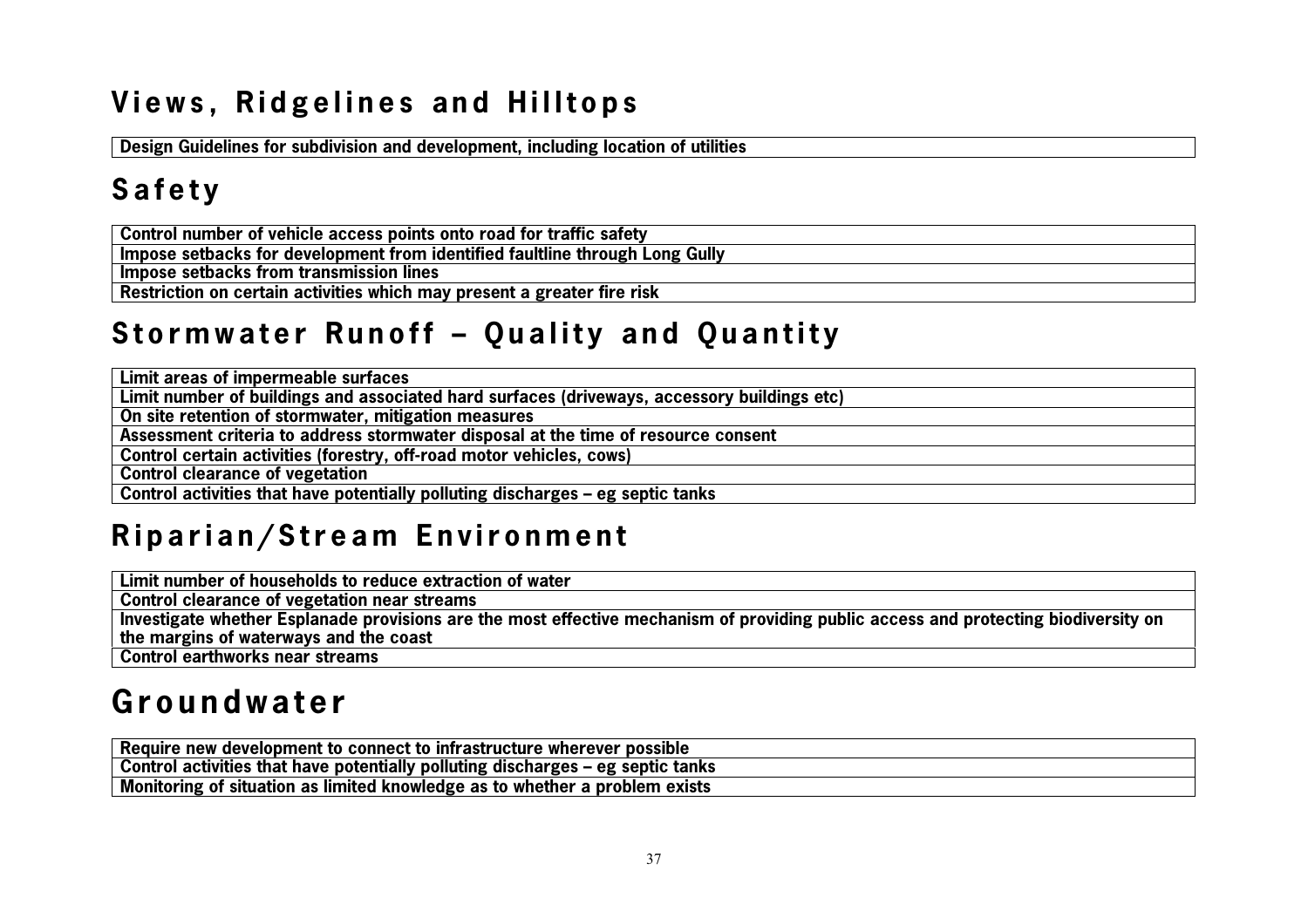## L and and Soils

**Control activities on steep slopes (eg 45 degrees or more)**

**Close monitoring of situation as has been relatively little development on steep slopes**

#### **Biodiversity, Natural features, Indigenous and Regenerating Vegetation**

**Limit number of domestic animals by limiting no of households (to protect and encourage birdlife)**

**Control clearance of vegetation**

**Encourage landowners to choose covenants as a means to protecting existing biodiversity**

**Purchase of land for reserve/ecological purposes where other options for protection not feasible**

**Zoning of land for Conservation/Open Space Purposes**

**Targeted means for protecting identified indigenous vegetation on Jones and Wilman properties and coastal escarpment (covenants, zoning, negotiated agreements)**

**Investigate Esplanade Strips as a mechanism**

**Promoting/advocating the potential for natural regeneration**

#### **R o a d s a n d r o a d u s e r s**

**Limit number of activities which generate traffic, including households Assessment criteria to address traffic effects at the time of resource consent Control certain activities (eg forestry, commercial uses, factories etc)**

## Sewage Disposal

**Require all South Karori Road development to connect to the mains sewer Control potential effects of septic tanks at the time of building/resource consent**

## **Water Supply**

**Limit number of households to reduce extraction of waterControl household water supply and water quality at the time of building/resource consent**